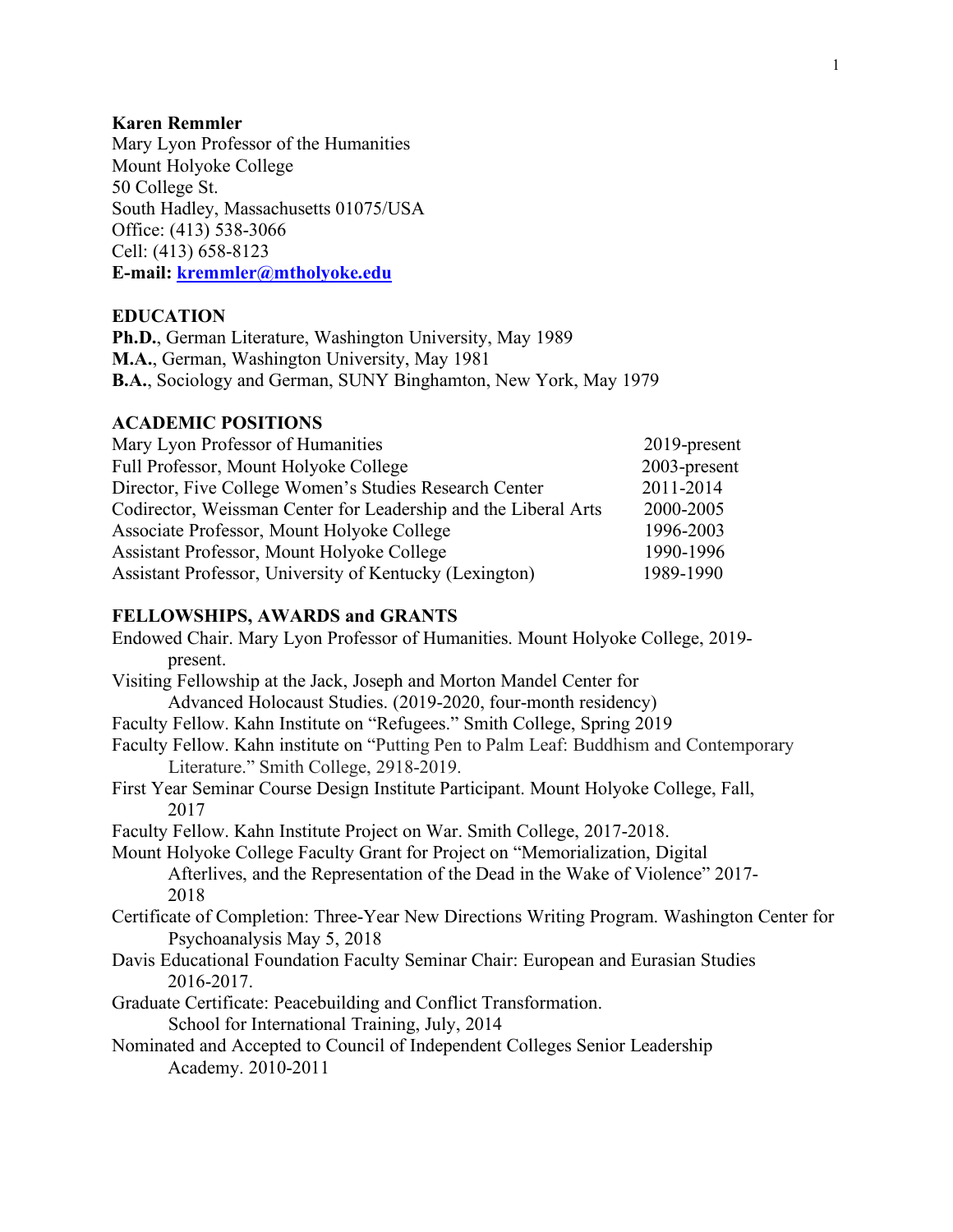Nominated and Accepted to Higher Education Resource Services Wellesley Institute 2010-2011.

- Professorship: Leo Baeck Summer University, Humboldt University, Berlin, Summer 2009 and 2010.
- Five College Women's Studies Research Center, Research Associateship, Spring, 2007.
- Mount Holyoke College Faculty Grant for Summer Research, 1991, 1995, 2006, 2013.
- Mount Holyoke College Faculty Fellowship for Sabbatical Research Project in Berlin on "Memory, Place and Identity in Post-Wall Berlin." Fall 1998.
- Alexander von Humboldt Foundation Extension Research Fellowship for Research Project on "Memory, Place, and Identity in the Writing of Contemporary Jewish Writers in Berlin." Fall, 1998.
- NEH Grant for Summer Seminar for Secondary School Teachers on "Post-Wall Germany" (with Sigrid Bauschinger, Barton Byg, Sara Lennox, Karin Obermeier, and Donna Van Handle). University of Massachusetts, July 8 – Aug. 4, 1996 and July 13 – Aug. 8, 1998.
- Alexander von Humboldt Foundation Research Fellowship for Research Project on "Memory, Place, and Identity in the Writing of Contemporary Jewish Writers in Berlin." 1994-95.
- Mount Holyoke College Faculty Fellowship for Sabbatical Research Project on "Memory, Place and Identity in the Writing of Contemporary Jewish Writers in Berlin." Spring 1995.
- Pew Grant for Curriculum Development (Faculty Seminar on "Representations of the Body"). 1992-1994.

# **PUBLICATIONS**

## **BOOK:**

*Waking the Dead: Correspondences between Walter Benjamin's Concept of Remembrance and Ingeborg Bachmann's "Ways of Dying".* Riverside: Ariadne Press, 1996.

#### **EDITIONS:**

- *Artists, Intellectuals, and World War II: The Pontigny Encounters at Mount Holyoke College, 1942-1944*. Co-edited with Christopher Benfey*.* (Amherst, MA: University of Massachusetts Press, 2006).
- *Jewish Writing in Contemporary Germany*. *An Anthology.* Co-edited with Leslie Morris. (Lincoln: University of Nebraska Press, 2002).
- *Sites of Memory. Special Issue. German Quarterly*, 74.4 (Fall 2001). Co-edited with Amir Eshel.
- *Reemerging Jewish Culture in Germany: Life and Literature Since 1989.* Co-edited with Sander Gilman. (New York and London: New York University Press, 1994).

#### **SELECTED ARTICLES:**

"Remembering Genocide in the Digital Age: The Afterlife of the Holocaust in Rwanda." *Persistent Legacy. The Holocaust and German Studies.* Eds. Erin McGlothlin and Jennifer M. Kapczynski. (Rochester, NY: Camden House, 2016), 271-289.

"Normalization and its Discontents." The Transnational Legacy of the Holocaust in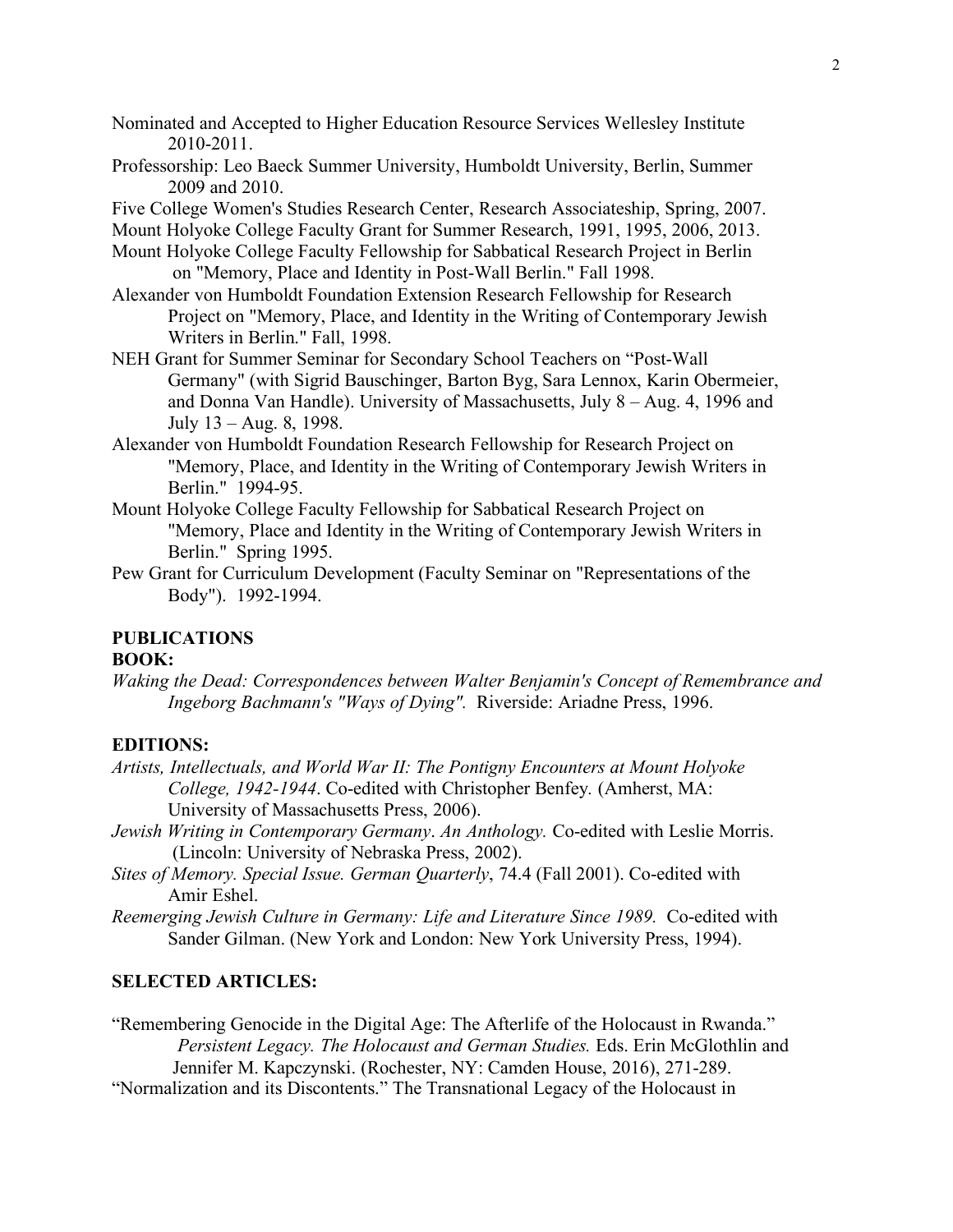Contemporary Germany. *Three-Way Street: Jews, Germans, and the Transnational*. Ed. J.H. Geller and L. Morris. (Ann Arbor: University of Michigan Press, 2016), 261-276.

- "Against the Integration of Atrocity into Disaster: W.G. Sebald's Work of Memory." *W.G. Sebald. Schreiben ex patria/Expatriate Writing*. Ed. Gerhard Fischer. (Amsterdam: Rodopi, 2009), 133-160.
- Traversing Home Territory: Cultures of Memory in W.G. Sebald's and Ingeborg Bachmann's Writing." *Über Gegenwartsliteratur About Contemporary Literature. Festschrift für/for Paul Michael Lützeler.* Ed. Mark W. Rectanus. (Bielefeld: Aisthesis Verlag, 2008), 261- 278.
- "The Sounds and Spaces of Memory in Esther Dischereit's *Joëmis Tisch* and *Mellie*." In: "*Esther Dischereit.* ed. Katharina Hall. Swansea: University of Wales Press, 2007, 29-48.
- "The Shape of Remembering in Sebald's *Die Ringe des Saturn* and *Austerlitz*" *Gegenwartsliteratur* 6 (2007), 141-163.
- "Geographies of Memory: Ruth Beckermann's Film Aesthetics" *Studies in Twentieth and Twenty-First Century Literature.*31.1 (2007), 206-235.
- "Maxim Biller. Das Schreiben als 'Counter-Memory'." *Shoah in der deutschsprachigen Literatur.* eds. Norbert Otto Eke and Harmut Steinecke. (Berlin: Erich Schmidt Verlag, 2006), 311-320.
- "'On the Natural History of Destruction' and Cultural Memory: W. G. Sebald." *German Politics Society*. 23.3 (Fall 2005). 42-64.
- Beneath the Rubble": Correspondences in the Writing of Ingeborg Bachmann and Inge Müller." *'If We Had the Word': Ingeborg Bachmann: Views and Reviews.* eds. Gisela Brinker-Gabler, Markus Zisselsberger. (Riverside, CA: Ariadne, 2004), 241-61.
- "Encounters Across the Void. Rethinking Approaches to German-Jewish Symbioses." in *Unlikely History. The Changing German-Jewish Symbiosis 1945-2000.* eds. Leslie Morris and Jack Zipes. (New York: Palgrave, 2002), 3-29.
- "Orte des Eingedenkens in den Werken Barbara Honigmanns." *Beihefte zur Zeitschrift für Deutsche Philologie.* 11. 2002, eds. Werner Besch, Norbert Oellers, Ursula Peters, Harmut Steinecke and Helmut Tervooren. 43-58.
- "Introduction." (with Leslie Morris) *Jewish Writing in Contemporary Germany. An Anthology* co-edited with Leslie Morris. (Lincoln: U. of Nebraska Press, 2002), 1-31.
- "An Introduction." *Sites of Memory. Special Issue. German Quarterly*, 74.4 (Fall 2001) co edited with Amir Eshel. 336-342.
- "Teaching the Shoah in Context: A Course on Jewish German Relations." *Shedding Light on the Darkness. A Guide to Teaching the Holocaust.* eds. Nancy A. Lauckner and Miriam Jokiniemi. (New York: Berghahn Publishers, 2000), 124-139.
- "'Unterm Schutt': (Im)proper Burial and Memory in the Poetry of Ingeborg Bachmann and Inge Müller." *Ingeborg Bachmann "Todesarten-Projekt. Literatur- und Kulturwissenschaftliche Essays."* eds. Monika Albrecht und Dirk Göttsche. (Würzburg: Königshausen & Neumann), 1998. 119-134.
- "Im Antlitz des Anderen: Video-Interviews von Überlebenden der Shoah." *Verfolgung und Erinnerung. Interviews mit Überlebenden der Shoah*. eds. Cathy Gelbin and Eva Lezzi. (Potsdam: Verlag für Berlin-Brandenburg), 1998: 93-103.
- "Memorial Spaces and Jewish Identities in Post-Wall Berlin." *Harry & Helen Gray Humanities Program Report Series.* 3. ed. Jeffrey Peck, 1998, 41-53.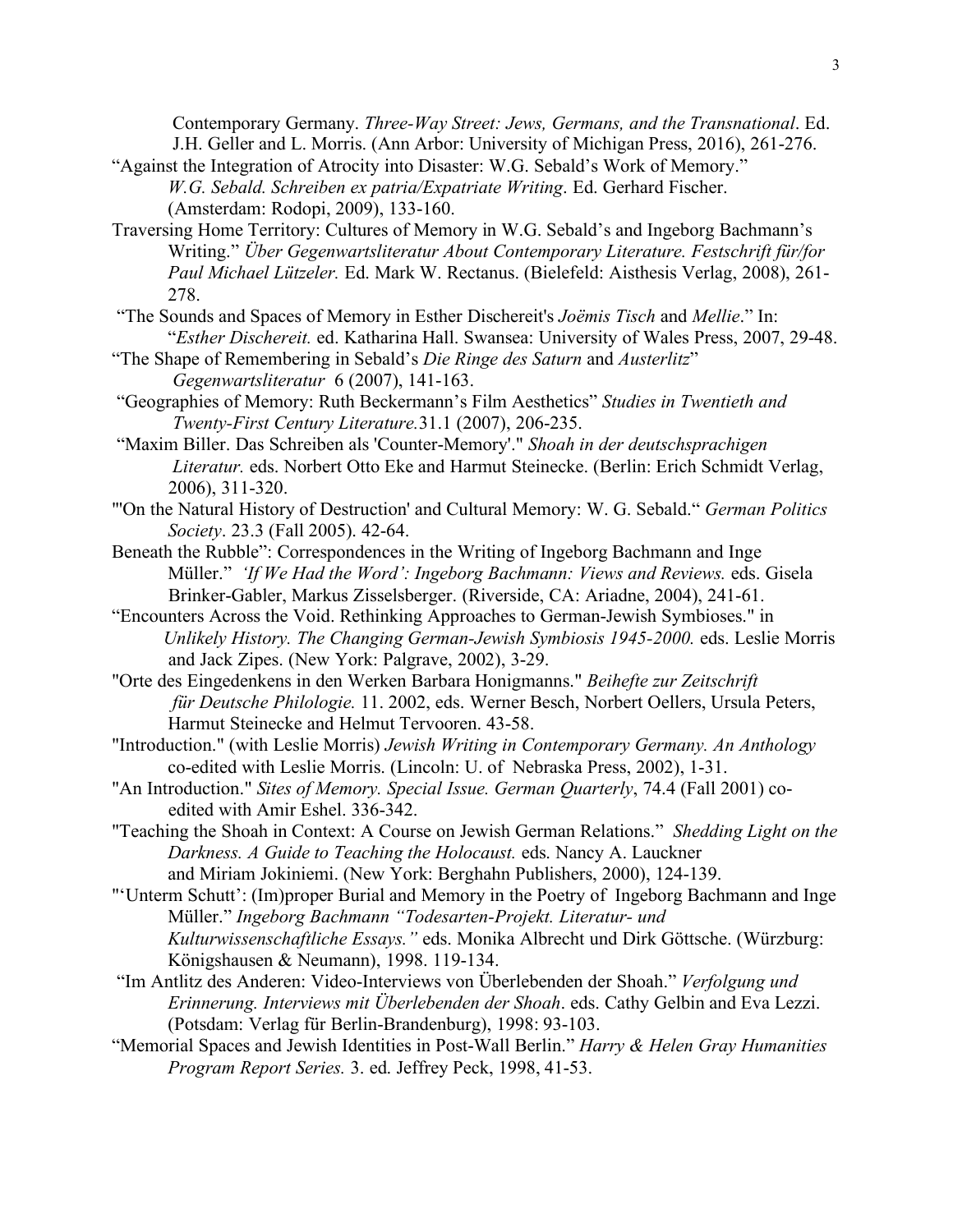- "'Mit dem Körper denken lernen': Ein Gespräch mit Holger Teschke." in *GDR Bulletin*. 24 (Spring, 1997) 11-17.
- The 'Third Generation' of Jewish-German writers after the Shoah emerges in German and Austria." *The Yale Handbook of Jewish Writing in Germany*. eds. Sander L. Gilman and Jack Zipes. (New Haven: Yale UP, 1997), 796-804.
- "Reclaiming Space: Jewish Women in Germany Today." in *Writing New Identities: Gender, Nationalism, and Immigration in New European Subjects.* Eds. Gisela Brinkler-Gabler and Sidonie Smith. (Minneapolis: University of Minnesota Press, 1997), 171-195
- "Deciphering the Body of Memory: Writing by Former East German Women Writers." *Genders* 23, Special Issue on "Postcommunism and the Body Politic." ed. Ellen Berry, 1995.
- "Silent Slaughter and Dismemberment in Ingeborg Bachmann's *Requiem für Fanny Goldmann* in *Ingeborg Bachmann. Neue Richtungen in der Forschung? Internationales Kolloquium. Saranac Lake, 6.-.9.Juni 1991.* eds. Gudrun Brokoph and Annette Daiger, (St. Ingbert: Röhrich Universitätsverlag), 1995, 160-172.
- "Introduction" (with Sander Gilman). *Reemerging Jewish Culture in Germany: Life and Literature Since 1989*. eds. Sander Gilman and Karen Remmler. (New York and London: New York UP), 1994, 1-12.
- "En-gendering Bodies of Memory: Tracing the Genealogy of Identity in the Work of Esther Dischereit, Barbara Honigmann, and Irene Dische." *Reemerging Jewish Culture in Germany: Life and Literature Since 1989*. eds. Sander Gilman and Karen Remmler. (New York and London: New York UP, 1994), 184-209.
- "Gender Identities and the Remembrance of the Holocaust." *Women in German Yearbook* 10 (1994): 167-87.
- "Sheltering Battered Bodies in Language: Imprisonment once more?" in *Displacements: Cultural Identities in Question.* ed. Angelika Bammer, (Bloomington: Indiana University Press, 1994), 216-32.

#### **SELECTED BOOK REVIEWS:**

- Carol Jacobs. *Sebald's Vision. The Germanic Review: Literature, Culture, Theory*. 92.1 (2017): 266-268.
- R. Clifton Spargo. *The Ethics of Mourning: Grief and Responsibility in Elegiac Literature*,  *Holocaust and Genocide Studies* 21 (2007) : 151-153
- Silke Arnold-de Simine, ed. *Memory Traces: 1989 and the Question of German Cultural Identity.*

 *German Quarterly* 79.3 (2006): 412-414.

"Alien Homeland": *The Times Literary Supplement* December 2, 2005, 33.

- Mark R. McCulloch. *Understanding W.G. Sebald*. *German Quarterly* 77.4 (2004), 505-506.
- Stephen Dowden and Meike Werner, eds. *German Literature, Jewish Critics: The Brandeis Symposium. Germanic Review* 79.2 (Spring 2004) 148-150.
- Dominick LaCapra, *History and Memory after Auschwitz*. (Ithaca and London: Cornell UP, 1998) *Holocaust and Genocide Studies* 13. 3 (Winter 1999): 473-478. 7-8.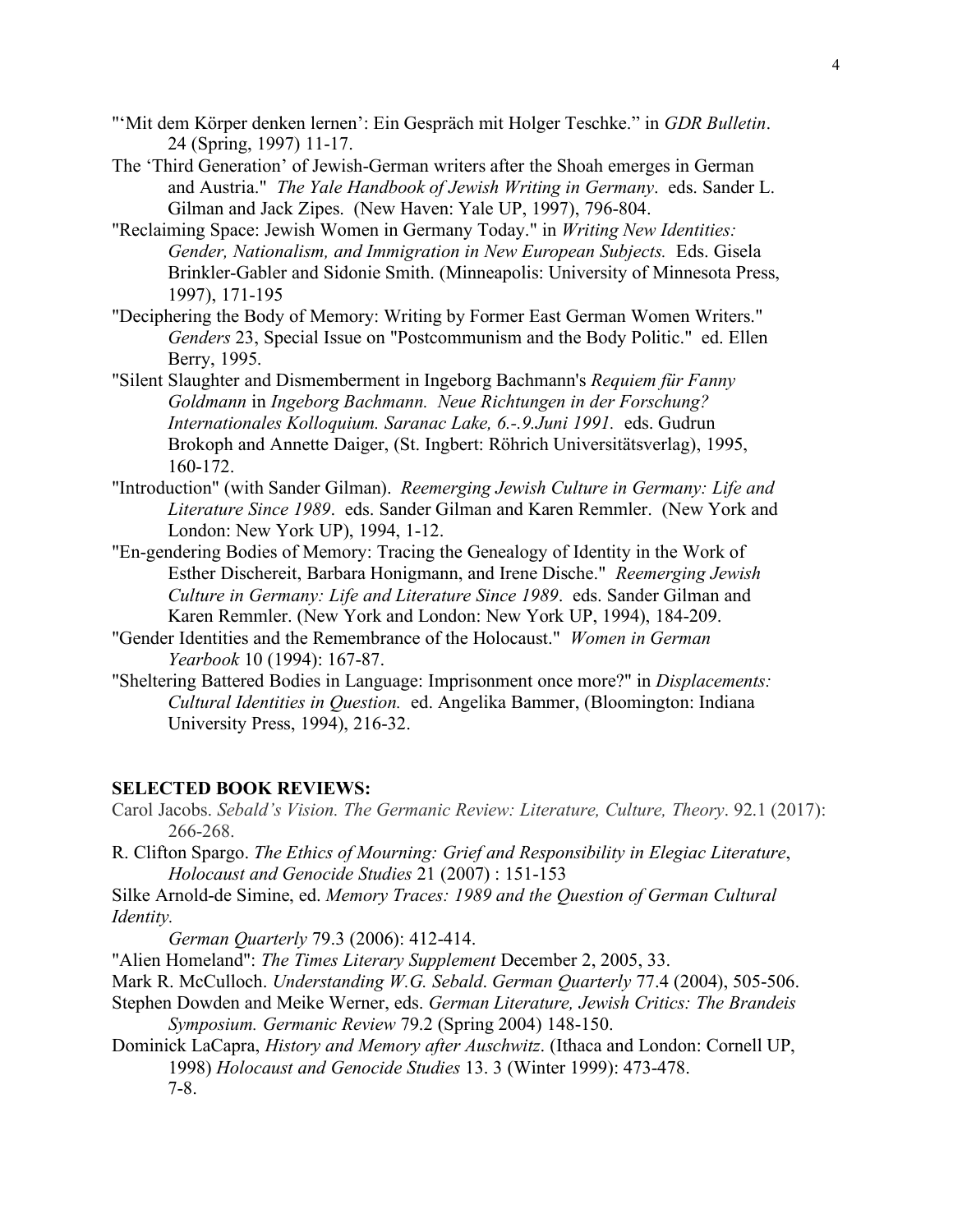#### **SELECTED LECTURES and PANEL PARTICIPATION:**

- Talk: "The Afterlives of Refugee Dead: What Remains?" Third Annual Memory Studies Association Conference, Madrid. June 26, 2019.
- Talk and Discussant: "The Return of the Dead: Proper Burial and Migration in the Digital Age" (Mini-Symposium on "Reshaping Europe: Experiments, Agency, Cultural Practice"). 2019 International Conference of Europeanists. Madrid. June 21, 2019.
- Chair: "Contemporary Jewish Literature and Culture" Association for Jewish Studies Conference. Boston. Dec. 18. 2018.
- Panel Organizer and Chair: "Shifting Positions: The Power of the Self in Jewish Ritual, Memory, and Law" Association for Jewish Studies Conference. Boston, Dec. 17, 2018.
- Seminar Organizer (with Leslie Morris): "Private Matters: Writing on the Margins of the Lebenslauf" German Studies Association Annual Conference, Sept. 27-30, 2018.
- Keynote Lecture: "Creating Sites of Memory: Approaches and Consequences" Conference on "Commemorating Sarajevo's Tunnel of Hope" Sarajevo, July 31, 2018.
- Talk: What Remains?: The Virtual Afterlives of War Dead. Conference on "Why Remember?" Sarajevo, Bosnia and Herzegovina, June 27, 2018.
- Talk: "Reframing Acts of Violence in the Digital Age" Perpetrator's Studies Conference. "Double Exposures Perpetrators and the Uses of Photography." Kazerne Dossin (Memorial, Museum and Documentation Centre on Holocaust and Human Rights), Mechelen, Belgium. Jan. 13, 2018.
- Talk: "Memorialization and Digital Afterlives: Tracking the Dead in the Digital Age" Memory Studies Association Second Annual Conference. University of Copenhagen, Dec. 15, 2017.
- Workshop Participant: New Directions Writing Program, Washington Center for Psychoanalysis (Washington DC) :
	- Nov. 3-5, 2017 "Engagement: Opening Moves in Writing and Treating"
	- Feb 2-4, 2018 "Endings: In Treatment and the Written Word"
	- May 4-6, 2018 . "Literate Living, Literate Listening"
- Discussant: Annie Hill on her paper "Ambivalent Borders: Modern-Day Slavery Rhetoric, Human
	- Trafficking, and Migration in the United Kingdom". Five College Women's Studies Research Center, Sept. 22, 2017.
- Faculty Friday Presenter: The Digital Afterlives of the Dead in the Wake of Atrocity. Mount Holyoke College, April 28, 2017.
- Discussant: Verónica Zebadúa Yánez: "The Life of Rahel: Hannah Arendt's Epistemology of the Margins. Five College Women's Studies Research Center, Feb. 22, 2017
- Invited Lecture: "The Digital Lives of Sebald's Work of Memory" Max Kader Center for European and German Studies, Vanderbilt University, Oct. 28, 2017.
- Invited Round Table Speaker: "Female Leadership in Today's Academy. Roundtable. German Studies Association 2016, San Diego, Oct. 2, 2016.
- "The Digital Lives of Sebald's Work of Memory" Invited Lecture. Max Kader Center for European and German Studies, Vanderbilt University, Oct. 28, 2017.
- "Female Leadership in Today's Academy. Roundtable. German Studies Association 2016, San Diego, Oct. 2, 2016.
- "Reading Sebald in the Digital Age" German Studies Association 2013, Denver, Oct 3,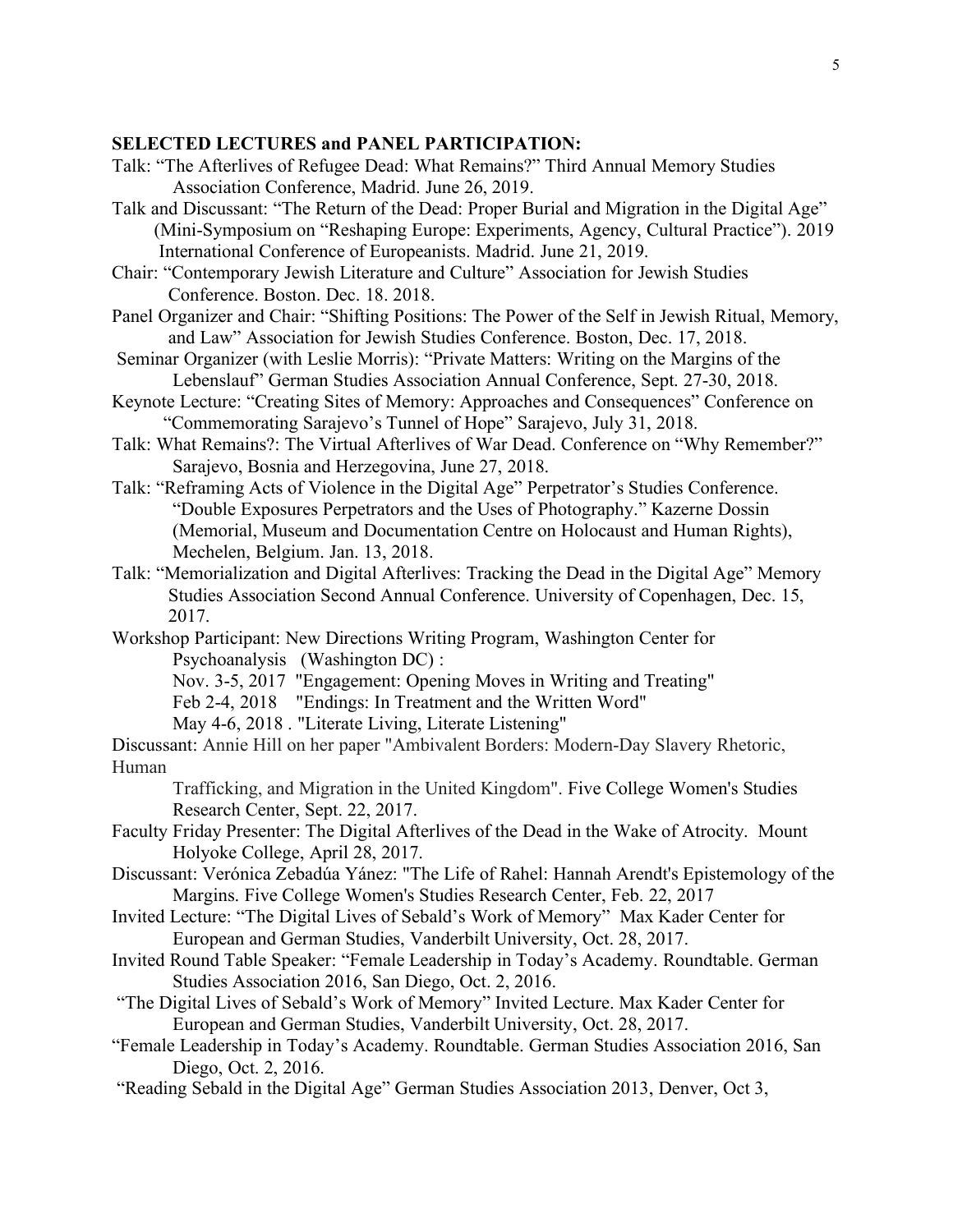2013

- "Normalization and its Discontents in Contemporary Germany" German Studies Association Conference, 2011, Louisville, KY, Sept. 23, 2011.
- "Repairing the Vessel: Convergences in the Writing of I. Bachmann, W.G. Sebald and Anne Michaels", Invited Talk at Symposium on Ingeborg Bachmann, Syracuse University, Nov. 4, 2010
- "Recovering the Dead in the Wake of Violence" Five College Women's Studies Research Center, Feb. 26, 2007
- "Against the Integration of Atrocity into Disaster: W.G. Sebald's Work of Memory", Sydney German Studies Conference, University of New South Wales and Goethe Institute, Sydney, Australia July 22, 2006
- "Spatial Forms of Remembering: A Literary Case Study" Fourth International Conference on Memory, University of New South Wales, Sydney, Australia, July 20, 2006
- **"**Contemporary German Jewish Literature, Commemoration of the Shoah in Post-Wall Berlin, and Postmemory" Invited Talk, Vassar College, March 24, 2005.
- "Facing Place: The Work of Memory in the Work of Ruth Beckermann," Modern Language Association Annual Conference, Philadelphia, December 29, 2004.
- "Against the Integration of Atrocity into Disaster: W.G. Sebald's Work of Memory." German Studies Association Annual Conference, Washington D.C. October, 2004
- "'Memoryscapes': Tracking Cultural Memory in Recent German-speaking Literature and Film." Inter/disciplinary Approaches to Memory: Trans/Formations in Contemporary German Literature and Culture. Georgetown University, Washington, D.C., May 8, 2004.
- "New Jews in a New Germany" Symposium, Villa Aurora, Los Angeles, May 5, 2004.
- "Citing Memory in the Work of Ruth Beckermann and W.G. Sebald" Annual International Meeting of the Modern Austrian Literature and Cultural Association, Rice University, Texas, April 25, 2004.
- "The Sounds and Spaces of Remembrance in Esther Dischereit's Writing" Keynote Lecture, Colloquium on the Work of Esther Dischereit, Centre for Contemporary German Literature, University of Wales, Swansea, September 5, 2003.
- "Creating Sites of Memory" Flashbacks: Chicago and Vienna. Two Cities in Dialogues. University of Illinois, Chicago, October 10, 2002
- "Speaking from One to (An)other: Creating Sites of Memory through Language" Mount Holyoke Alumnae Symposium in Seville, Spain, March 23, 2002.
- "Why Space Matters for a Liberal Arts Education" Family Weekend, Mount Holyoke College, October, 2001.
- "Orte des Eingedenkens in den Werken Barbara Honigmanns" (Sites of Memory in the Works of Barbara Honigmann) *Internationales Symposium. Literarisches Colloquium Berlin-Wannsee*, Berlin, Nov. 27, 2000.
- "The Changing German/Jewish Symbiosis: Affinities and Antipathies" concluding lecture at conference on "The Changing German/Jewish Symbiosis 1945-2000." University of Minnesota, May 6, 2000.
- "Reading Kafka's *Die Verwandlung* as History. " Mount Holyoke College, Guest lecture in History 260 *From Habsburg to Hitler: Bohemian Politics, 1848-1945,*  March 24, 1998.
- "Sites of Memory and Jewish Identities in Post-Wall Berlin" Bryn Mawr College, Bryn Mawr, October 24, 1997.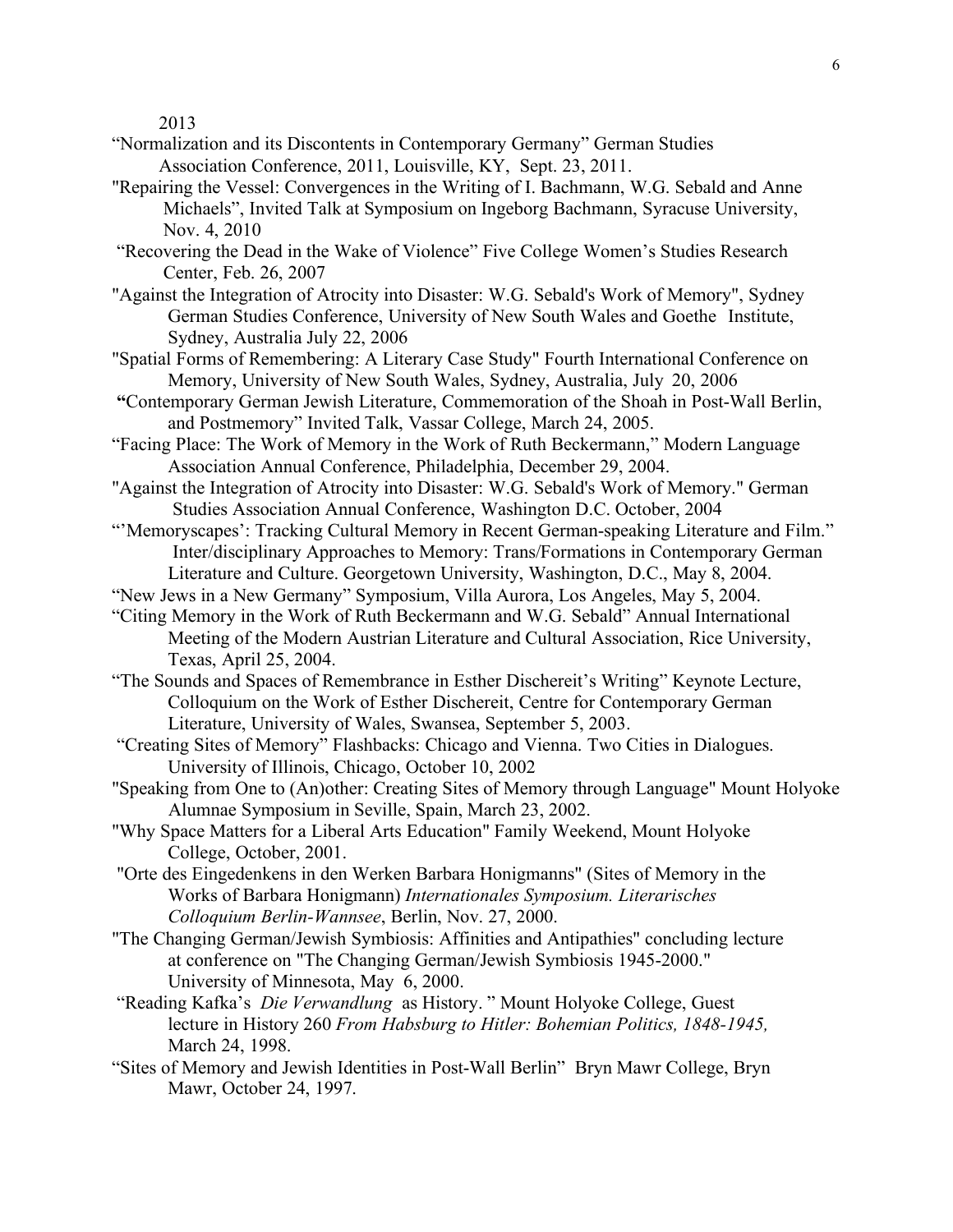- "Remembering and Displacing the Holocaust : The Work of Barbara Honigmann." Five College Women's Studies Research Center, Mount Holyoke College, March 24, 1997.
- "Proper Burial and Memorial Sties: The Re-formation of Jewish and German Identities in Post-Wall Berlin." American Institute for Contemporary German, Dec. 6, 1997, Washington. D.C.
- "'Unterm Schutt': Improper Burial and Memory in the Poetry of Ingeborg Bachmann and Inge Müller." October 25, 1996, Ingeborg Bachmann Symposium, Binghamton University, New York.
- "Memorial Sites and Jewish Identities in Post-Wall Berlin." October 10, 1996, Humboldt State University, Arcata, California and November 6, 1996, Mount Holyoke College, Eliot House.
- "In den Körper eingeschrieben: Die Erinnerung der Shoah im Werk jüdischer Schriftstellerinnen" (Written on the Body: The Remembrance of the Shoah in the Work of Jewish Women Writers.)" June 10, 1996, Moses Mendelssohn Center Colloquium, Potsdam, Germany.
- "Memorial Spaces and Jewish Identities in Post-Wall Berlin." April 8, 1996, Mount Holyoke College.
- **"**Memorial Sites and Jewish Identities in Post-Wall Berlin." April 18, 1996, Ohio State University, Columbus, Ohio.
- "Orte der Erinnerung und jüdisches Leben in Berlin nach der deutschen Vereinigung" (Places of Memory and Jewish Life in Berlin after Unification). IX. Congress of the International Association of Germanistik, August 17, 1995, Vancouver, Canada
- "The Politics of Memory from the Perspective of the United States." Seminar in European Jewish Studies, Potsdam University, Potsdam, May 16, 1995.
- "En-gendering Bodies of Memory: Tracing the Genealogy of Identity in the Work of Esther Dischereit and Barbara Honigmann." Paper in lecture series sponsored by the Study Group on 20th Century German Culture: Politics, History, and the Arts, Center for European Studies, Harvard University, November 4, 1993.
- "Reassembling Difference: Feminist Approaches to the Writing of Jewish Women Living in Germany." German Studies Association Conference, Washington D. C., October 8, 1993.
- "En-gendering Bodies of Memory: Tracing the Genealogy of Identity in the Work of Contemporary Jewish Women Writing in German." Conference on "The Reemergence of Jewish Culture in Germany," Cornell University, March 7, 1993.

## **TEACHING EXPERIENCE**

#### **Mount Holyoke College**:

#### **In German:**

German 311: Advanced Compositions and Conversation

- German 223: Berlin: Space, Identity, and Memory
- German 223: The Art and Science of Revolution
- German 223: Remembrance of the Holocaust in Film

German 315: Images of Asia in German Cultures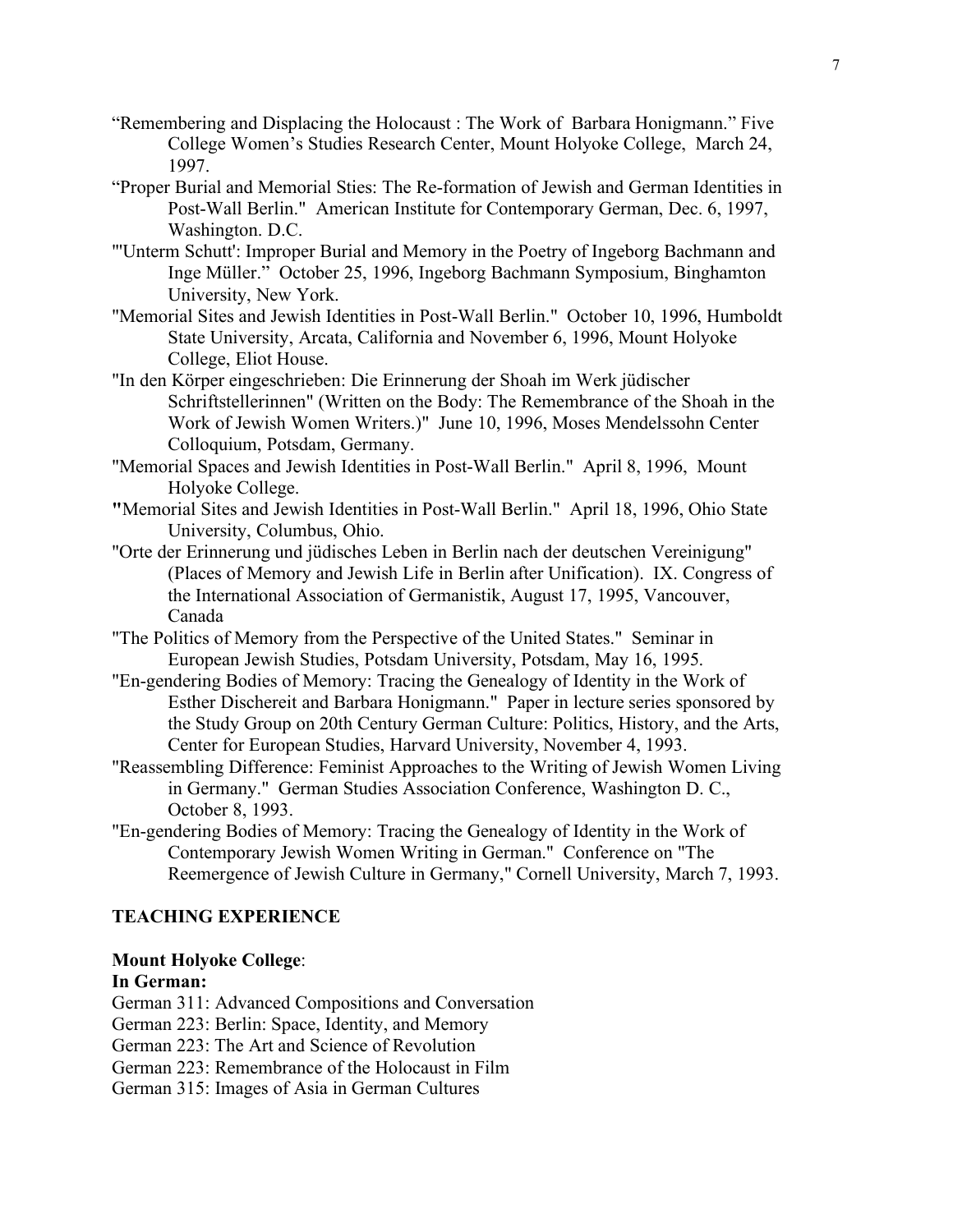German 325 Senior Seminar (Cultures of Memory in Global Contexts)

German 325 Senior Seminar (The Topography of Postwall Berlin)

German 325 Senior Seminar (Exile)

German 223 Topics (The Gender of War)

German 220 (Tutorial in German Grammar II) and (Histories and Stories)

German 211 (Theater Workshop on *Cabaret*)

German 316 (Kafka: A Case Study)

German 241 (Representation of the Shoah in Film)

German 222 (Rebel with a Cause: German Theater from Lenz to Müller)

German 315 (Jewish-German Relations and German Unification)

German 315 (German Unification and its Representation)

German 241 (Austria through Film and Literature)

German 319 (German Identity and Difference: Women, Jews, and Revolutionaries in German

Literature of the Twentieth Century)

German 221 (Studies in German Literature and Culture)

German 201 (Intermediate German)

German 320 (Writing after Auschwitz: Remembering, Mourning and Forgetting in Contemporary German and Austrian Literature),

German 101/102 (Elementary German)

German 301 (Advanced Studies in German Language and Culture)

German 228 (Intensive Summer Seminar on Contemporary Berlin Culture), co-sponsored by University of Wisconsin, Madison (in Berlin, Germany)

German 306 (Berlin through Literature and Film)

German 202 (Intermediate German II)

#### **In English:**

German 231/Gender 204/Critical Social Thought 249: Blacks, Jews, and Muslims in German Culture.

German 205: Europe on the Edge. Introduction to European Studies

German 231/Gender 204/Critical Social Thought 249: Embodiment in Theory: Precarious Lives

First-Year Seminar 110: Remembering as Reconciliation in the Wake of Violence

Critical Social Thought 250 (Introduction to 19<sup>th</sup> Century Critical Social Thought)

Critical Social Thought 350 (Senior Seminar)

College 115 (Global Migrations) co-taught with colleagues

First Year Seminar 100: Memories of War in Postwar Germany and Japan

Critical Social Thought 250/German 231 (Introduction to Critical Social Thought II).

German 231/Critical Social Thought 200 (Introduction to Critical Social Thought I).

Co-taught with Ken Tucker, Sociology.

German 231 (The Representation of the Holocaust in Film).

German 231D /Women's Studies 203 (Is There a Body in this Text?

 Feminist Approaches to the Work of Contemporary German and Austrian Women Writers).

Women's Studies 101 (Introduction to Women's Studies).

Interdepartmental 271J (The Disciplined Body).

#### **PROFESSIONAL EXPERIENCE**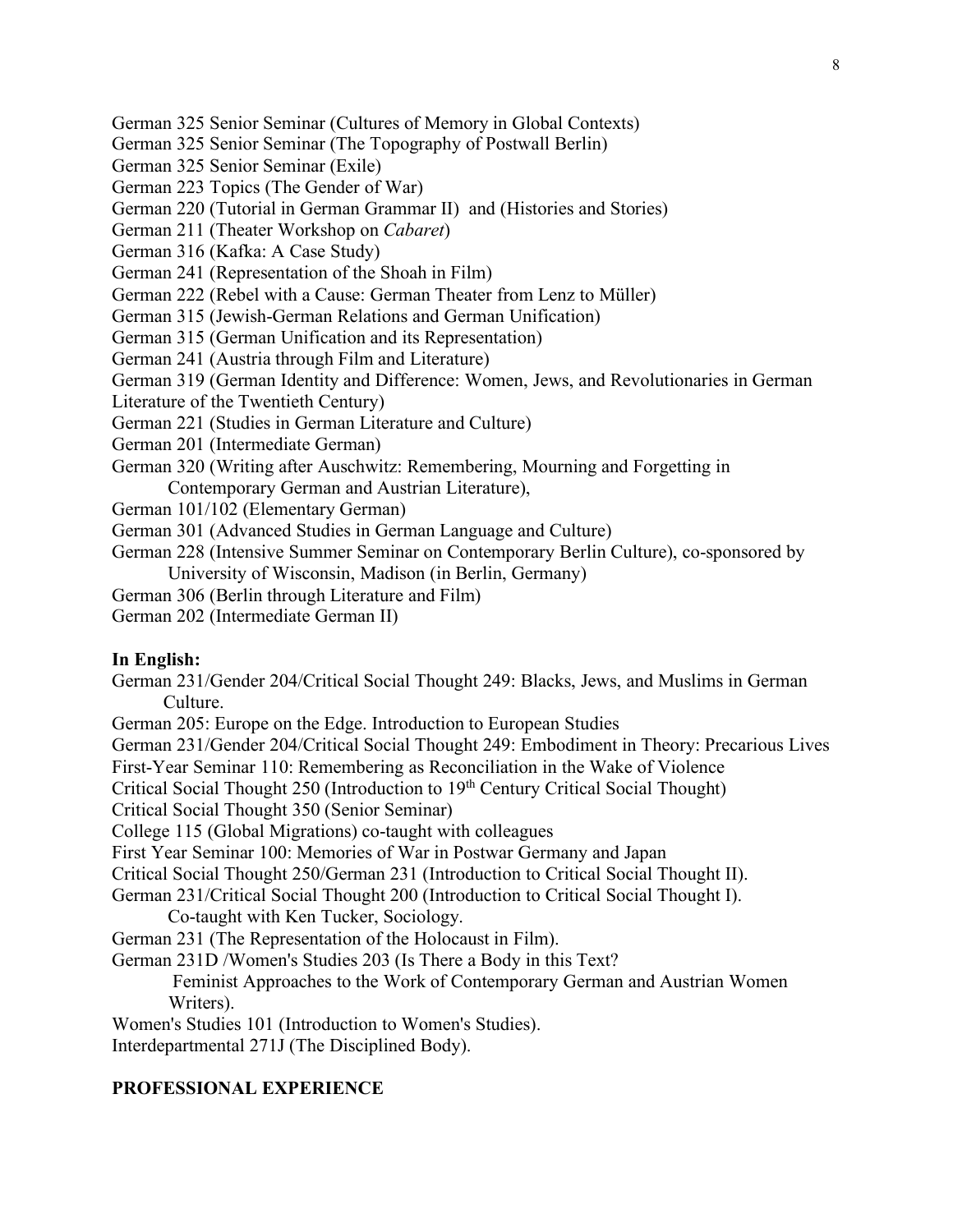#### **Mount Holyoke College:**

- **Elected Committee Member:** Academic Priorities Committee (Fall 2017- ), **Chair** (2018-19)
- **Chair:** German Studies (ongoing), Gender Studies (Fall 2016 and Fall 2018) and Jewish Studies (2016-2017)
- **Chair:** Senior Search Committee for Irene Kaplan Leiwant Endowed Chair in Jewish Studies (2016-17)
- **Co-Chair:** Search Committee for Mellon Innovation Hire in Critical Ethnic Studies (2016-17)
- **Chair**: Promotion Committee for Susanne Mrozik in Religion Department.( 2016-17)
- **Co-Academic Program Coordinator:** Women in Public Service Institute. Mount Holyoke College, Smith College, and Simmons College. May, 2014
- **Elected Committee Member:** College Planning Committee, 2013-2016
- **Primary Organizer and Convener of 21st Anniversary Symposium:** *Mediating Public Spheres: Genealogies of Feminist Knowledge in the Digital Age,* Five College Women Studies Research Center, April 4-6, 2013
- **Project Codirector** of two Andrew W. Mellon Foundation Grants on Digital Humanities in the Gender Studies Classroom: 2012-2014
- **Facilitator and Mount Holyoke College Representative,** Women in Public Service Institute at Wellesley College, June 11-14, 2012

**Participant** in Women in Public Service Project Inaugural Pilot Institute**,** Georgetown University, Dec 16-17, 2011.

**Participant in Professional Development Institutes:** 

Senior Leadership Academy, Council of Independent Colleges 2010-2011

Wellesley Institute for Women Leaders in Higher Education Administration, Higher Education Resource Service (HERS) 2010-2011

**Project Director of Andrew W. Mellon Foundation Grant on New Curricular Architecture,**  2008-2011

**Convener of Discussion** on the Place of Languages at the College 2007-present:

**Codirector,** The Harriet L. and Paul M. Weissman Center for Leadership and the Liberal Arts **2000-2005**

**Co-convener** of college-wide initiative to design new Gender Studies Department at Mount Holyoke College, 2004-2005

**Chair and Committee Service** at Mount Holyoke College includes appointment or election to: Foreign Language Executive Board, 2007-2011

Ad Hoc Curricular Planning Committee 2008-2009, dedicated to exploring external environment and admissions, organization of faculty work, curricular enhancements, and outcomes.

Academic Priorities Committee (2001-2002)

Chair, Ad Hoc Committee on the First Year, Fall, 2001. Developed model for first-year seminars Master Plan Committee, 2000-2002

Chair of German Studies Department, 1993-1994,1996-1998, 2007-2011

Chair of Critical Social Thought Program, 2007-2010

Chair of Faculty Conference Committee, 1997-1998 and member, Spring 1993-1998

Committee Member and Student Advisor: Gender Studies, Critical Social Thought, Jewish Studies, ongoing

Ad-Hoc Committee to Evaluate the Dean of Faculty/Provost, Spring 1996

Committee on Revision and Style of Faculty Legislation, 1995-1998